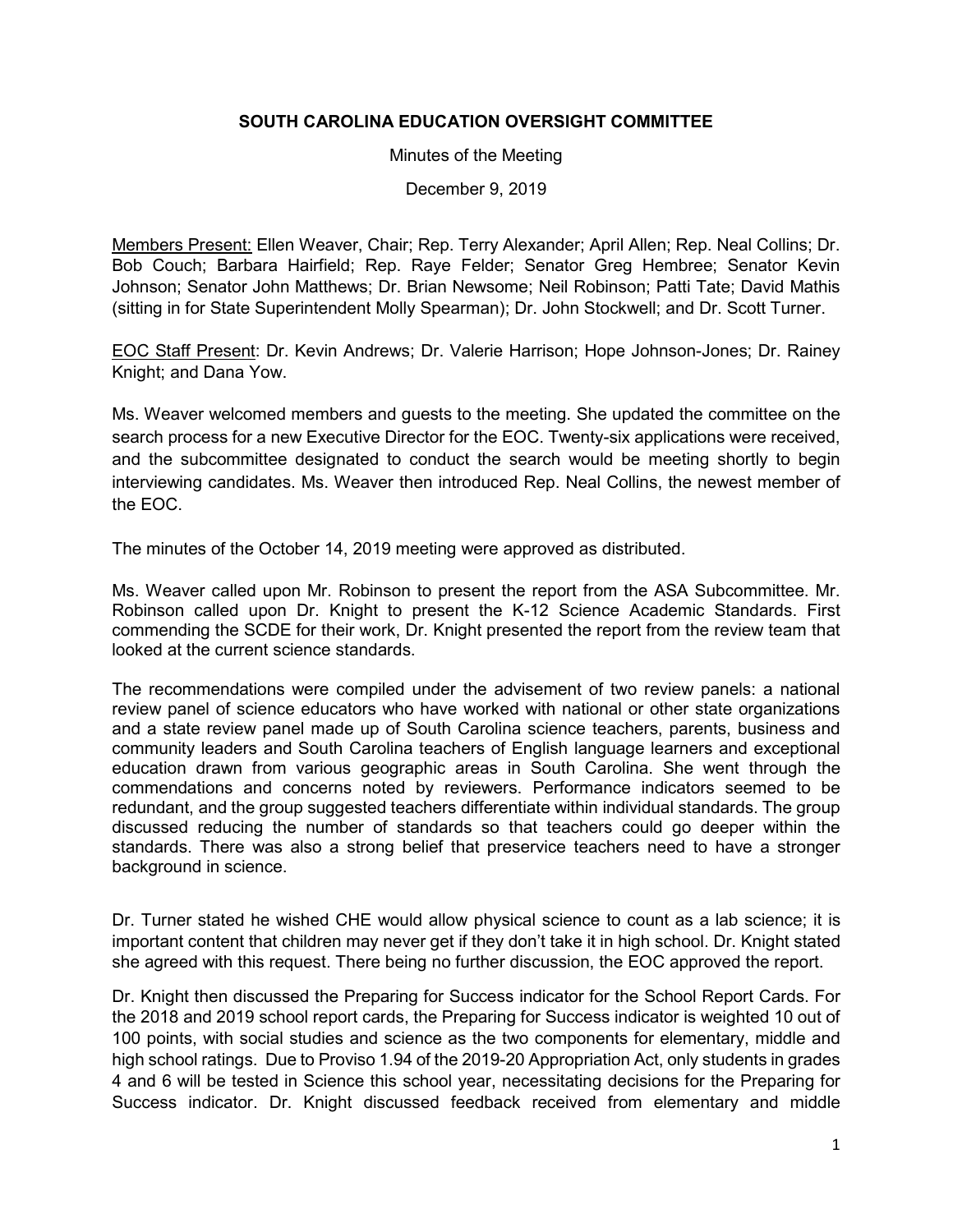principals, superintendents, SCDE staff, principals, instructional leaders, science educators, parents, business representatives, and community members. She made five points that affirmed the recommendation that the Preparing for Success indicator should stay consistent for the current school year:

- 1. Schools have expressed a desire to keep Report Cards as consistent as possible for school personnel and the general public. We are in year 2 with the 2019 release of school report cards. For 2019, there was already a change to the Student Progress indicator (Growth) due to a new vendor. The scoring process was amended; however, the ranges of points that define each rating were NOT changed.
- 2. The EOC, partnering with the SC Department of Education, will initiate a cyclical review of the School Report Card in 2020 and expects to make recommendations to the EOC. Based on the results of the cyclical review, it is expected additional changes will be made to the Preparing for Success Indicator. In addition, a careful review of the student engagement survey will be conducted with possible revisions/deletions to the School Quality/Student Success indicator.
- 3. Schools are in mid-year of 2019-20. Schools are aware of the removal of Social Studies assessment in elementary and middle school levels and are aware that science remains in the Preparing for Success indicator.
- 4. To eliminate or reduce the points for Science in the Preparing for Success indicator would limit the curriculum, especially in the elementary schools.
- 5. With an emphasis in the state on science and other STEM related initiatives, science should remain a substantive part of the School Report Card.

For the 2019-20 School Report Card, the EOC staff recommends the Preparing for Success Indicator should continue to count as 10 percent (10 points) of the report card with science as the measure that comprises the rating for elementary and middle schools. For the 20 middle schools that do not have a sixth grade, the points will be divided between growth and achievement. Mr. Robinson stated that Supt. Spearman concurred with this recommendation and made a motion to approve. Rep. Felder seconded the motion, and it was then approved.

Mr. Robinson then called upon Ms. Yow to provide an update on the English 2 End-of-Course evaluation as information. The State is transitioning to the End-of-Course Examination Program for English 2 as part of the state's accountability system. The EOC has contracted with Dr. Christine DiStefano to perform the evaluation of the English 2 End-of-Course Exam. The evaluation will be completed by June 15, 2020. Dr. DiStefano has completed similar evaluations of End-of-Course exams for the EOC. This evaluation will result in a report to the EOC that must conclusively state whether the processes in place result in obtaining appropriate, valid and reliable scores, and include any recommendations for changes to the processes.

Dr. Andrews then presented a staff analysis on the influence of report card indicators on the overall rating. He went through the impact of each indicator, noting that some indicators like student engagement, caused year to year instability. Sen. Matthews states he wants to look at what causes the fluctuations, not just the outcome. He stated we need to figure out the cause and effect so we can make reasonable policy decisions. Does the size of the school make a difference? Dr. Andrews stated he did not consider the size of a school in this analysis.

Dr. Turner asked Dr. Andrews to remind the committee about the details of the student engagement survey. Dr. Turner said he expects that schools were doing extra prep work for the student engagement survey. He is curious to see what will happen from year two to three. Dr.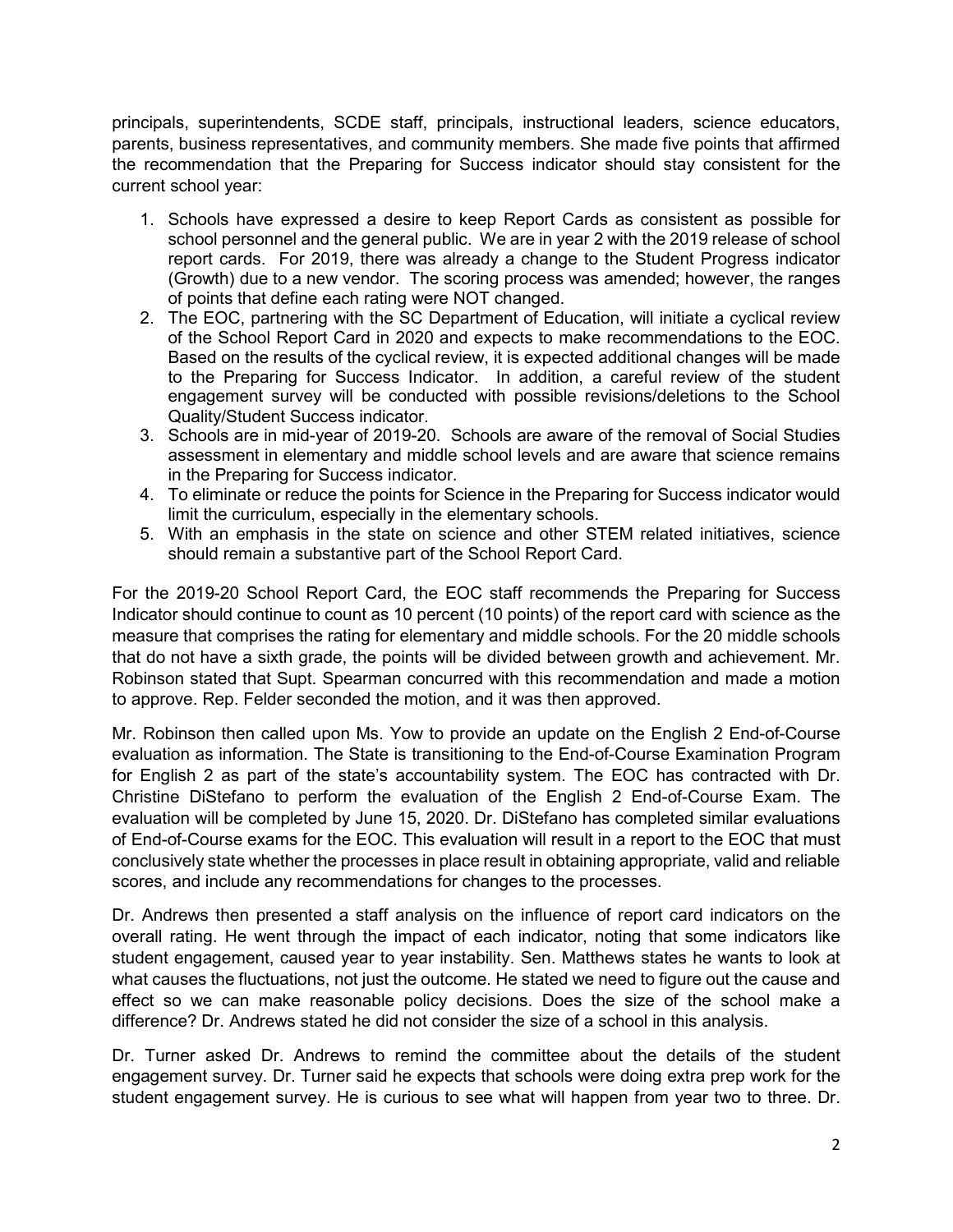Stockwell said that the student engagement survey is not a stable measure; where is the value in a student engagement survey if it isn't driving student achievement? There isn't a correlation between achievement and engagement. Ms. Weaver stated that we need to measure things that are meaningful, and that this analysis will be good to use for the cyclical review. Rep. Felder said that she thinks that schools and the public have become more aware of how important the student survey is. People didn't see the value in it, and she is interested in seeing what happens from Year 2 to Year 3. It will be interesting to see if it is it really measuring student attitudes. Dr. Mathis asked Dr. Andrews if he considered school participation rate in his analysis; Dr. Andrews stated he did not.

Dr. Andrews then moved on to presenting an analysis of report card indicators and poverty. He went through the correlations, noting that as the poverty of a school goes up, achievement tends to go down. He noted there is zero correlation with student growth. We are after a measure where all schools can demonstrate growth from one year to the next. The Student Engagement indicator is different; as school poverty goes up, student engagement scores went up. Ms. Weaver stated she was curious to see if there are schools that are beating the odds, schools with high poverty that are showing high achievement. She thinks this will be illustrative of how to learn from these schools. Dr. Knight stated we could create a list of these schools and see which ones are there consistently. Rep. Alexander said there are schools proving that kids on poverty can learn, and we need to learn lessons from these schools and use the data wisely. He further stated that there are issues with teachers not thinking that every child in front of them is capable. Mr. Robinson said the conditions children are being taught in really matters; we need to take this study to the next level. We must be realistic; it is hard to know if we can put a great leader in every school. Sen. Matthews stated we must make impact and make concrete recommendations. We can't just sit around and interpret data. We need to decide what to do to make an impact. He said we must figure out how to better educate children in poverty. Ms. Weaver concurred, stating she would like the EOC to take a more proactive role in making recommendations about making changes.

Dr. Andrews then presented an ESSA update, giving the EOC a summary of where SC students are in relation to the goals outlined in the ESSA Plan. Dr. Stockwell asked when our target year was for closing disparity gaps. Dr. Andrews said all the goals were written for 2035. Dr. Turner asked if it was possible to see the data broken out by ethnicity and poverty status.

Ms. Weaver than called upon Dr. Couch to present from the EIA Subcommittee. Dr. Couch asked Dr. Knight to present the EIA budget and proviso recommendations as approved by the subcommittee. She went through the recommendations in detail. There was discussion among EOC members. Dr. Mathis noted that programs funded by the SCDE for Partnerships for Innovation already required an evaluation. For the Center for Educational Partnerships, Dr. Turner asked if there was a plan to expand to other colleges and universities. Sen. Matthews expressed concern at the idea of teachers getting involved in the community if they teach in rural communities; they don't often live in those communities. Regarding industry certifications, the EOC is not recommending an increase since it not known how much districts are spending on the certifications. Dr. Mathis said that districts are saying it is not enough money.

The EOC discussed making certain that guidance counselors have  $12<sup>th</sup>$  graders fill out their FAFSA forms. We might consider providing an incentive so that participation goes up.

There is concern that students are leaving dollars on the table because parents are not filling it out. Rep. Alexander stated that this is a responsibility of Career Specialists.